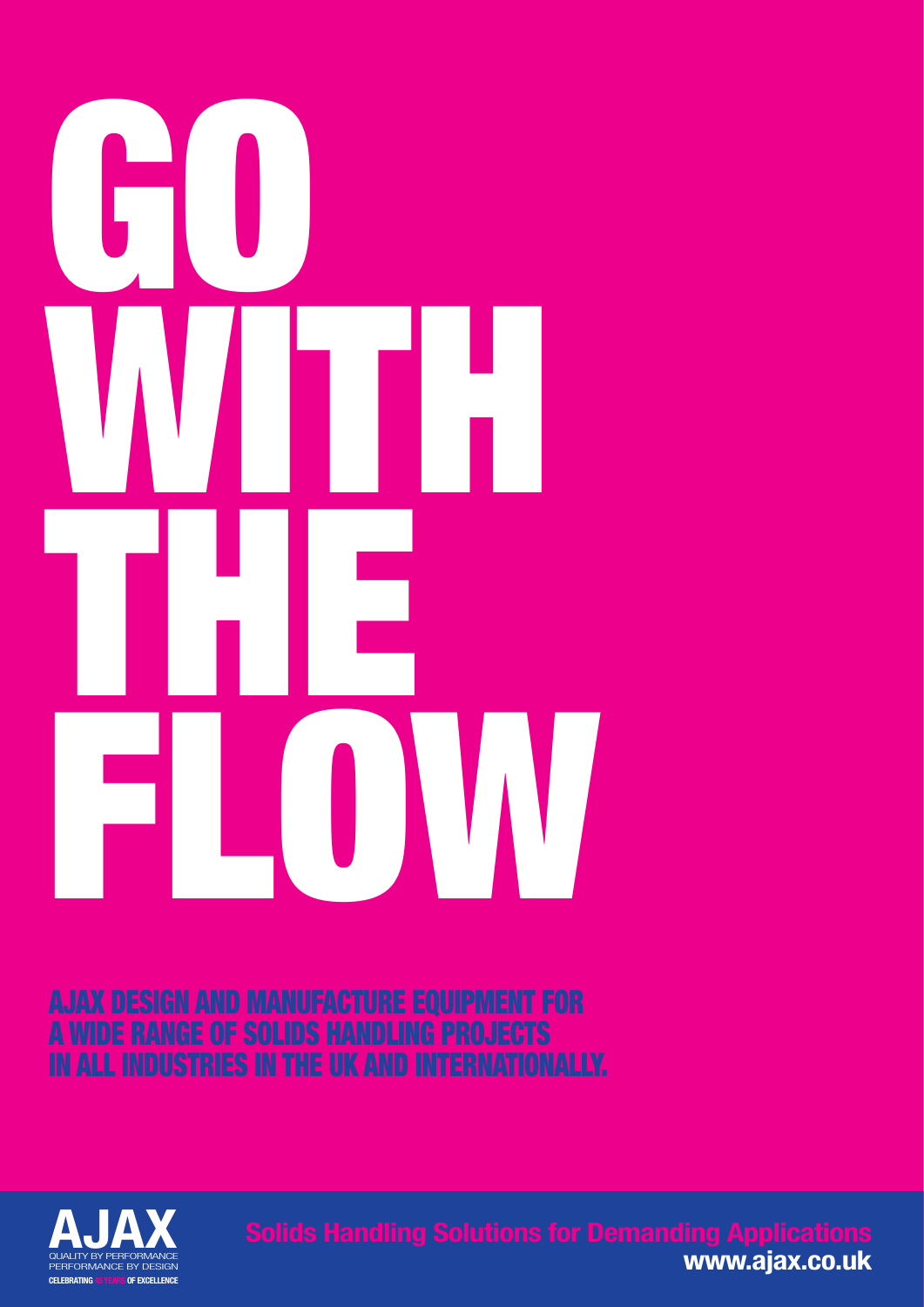## AJAX IS WIDELY RECOGNISED AS AN INNOVATOR IN BULK SOLIDS HANDLING EQUIPMENT, FEATURING SUPERIOR DESIGN AND QUALITY MANUFACTURE.

Ajax Equipment Limited specialises in the design and manufacture of equipment to handle and process bulk solids. An independent, family owned company with a skilled, dedicated and conscientious staff, our facility of 3000 square metres incorporates technical support, a test centre, design engineering and extensive fabrication facilities for mild, stainless and special steels. Our design office uses 2D and 3D CAD technology to enhance the design process and technical services also provide consulting, powder and equipment tests. A strong customer focus is present throughout the whole company. Ajax applies over 45 years of in-depth knowledge of powder and solids handling to routinely solve process and operating problems such as poor flow and segregation. We exploit the latest developments in powder flow technology and our expert understanding of the fundamentals of helical screw mechanics. Demonstration and hire units are available for trials.

# SCREW FEEDERS

AJAX provide an integrated approach to hopper and feeder interfacing including flow property assessment, screw geometry selection for effective discharge characteristics and unrivalled feeder performance. Feeders are made in mild steel, stainless and high duty alloys with a variety of finishes.

#### Features include:

- Optimum flow regime generation
- Mass Flow feeders for gravity flow
- Application-specific single, twin, triple and multi screws for handling powders, granules, sticky and lumpy materials
- Excellent cleanability with retractable or quick release screws. SIP and CIP
- Agitated inlet hoppers for cohesive materials
- Direct End Discharge Facility with Integral Seal Valve Option
- Smooth output anti pulsing screws and LynFlow™ outlets
- Plug forming versions for thermal and process barriers

Unique Lynflow™ Bi-directional feeders serving slot hopper outlets for:

- Optimising holding capacity and extraction profile
- Delivering to two points, separately or simultaneously avoiding segregation and hang ups



#### Benefits of working with Ajax:

- Experienced engineering with in-house design and manufacture
- Efficient, reliable, solids handling equipment based on state-of-the-art technology
- Innovative and bespoke design
	- LynFlow™ technology for screw feeding, mixing and improving flow
	- Customised solutions including hopper design, our unique two-way feeder

and more...

# SCREW CONVEYORS

Ajax custom design screw conveyors with reliability, performance or process functions often beyond simple conveying. Specifically designed for awkward site installations including long conveyors without hanger bearings, delicate and difficult-to-handle materials or where containment, hygiene and cleanability are demanding.

Features available include:

- LynFlow™ ribbon flights to resist build-up and clogging
- Positive transfer capability with even the most difficult materials
- Screw geometry and casing designs for successful handling of materials that are damaged or jam standard conveyors • ATEX, Food and
- Pharma versions
- Wear resistant flight design for abrasive duties • Pressurised
- and high containment

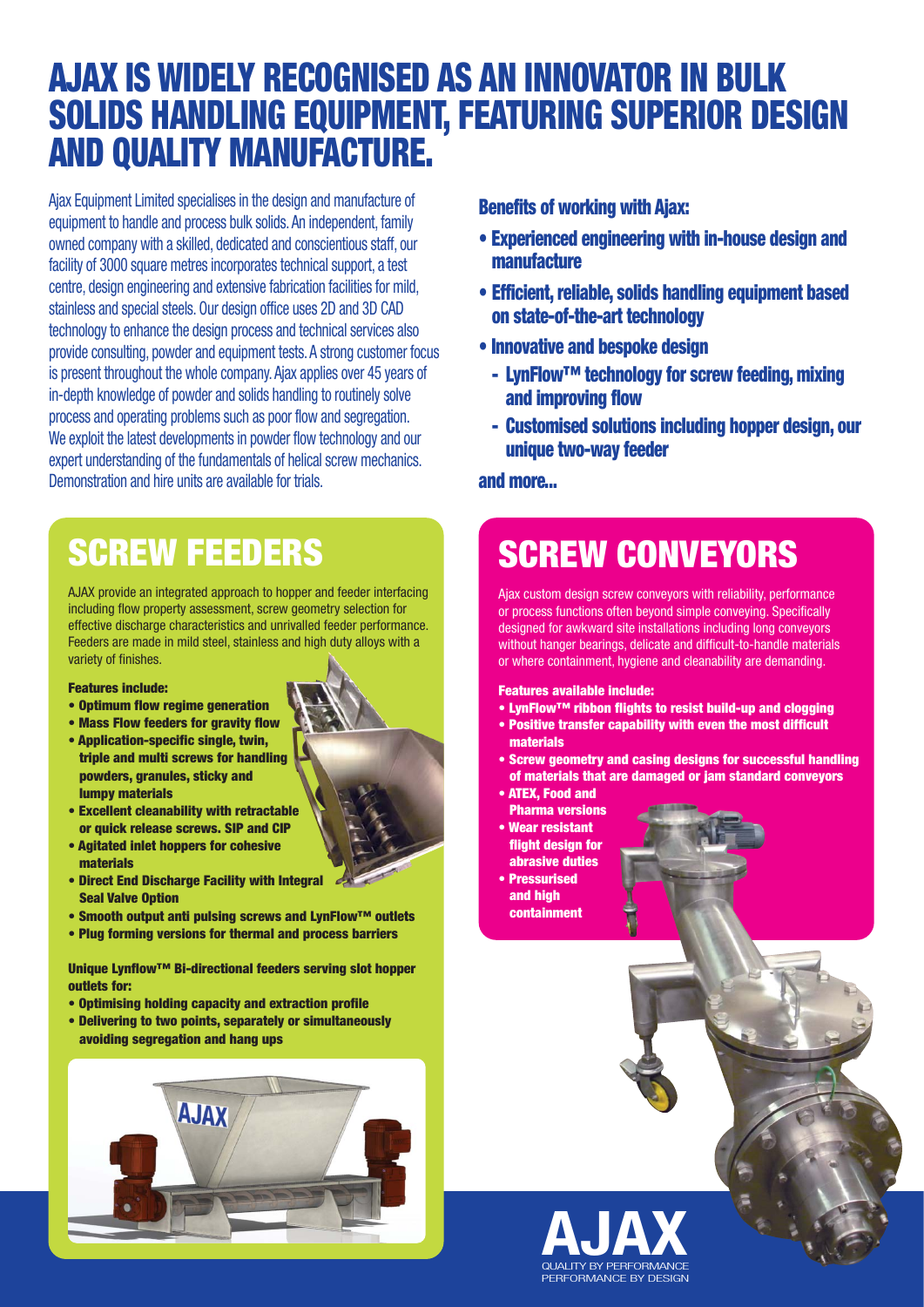## LUMP BREAKERS

Size reduction is a common feature of the chemical, pharmaceutical, food, mining and quarrying industries; from recycling polymers to preparing raw sugar for processing through to meeting stringent quality requirements for active pharmaceutical ingredients. Ajax lump breakers are ideal for reducing lumps, caked and bag set materials to a consistent particle size for ease of processing.



#### Features include:

- Range of sizes, rotor and grille designs
- Easy to operate and maintain
- Hopper, chute and sack tip versions
- Single and twin shaft models in mild, stainless and abrasion resistant steel

Ajax has an in-house lump breaking test facility. Hire units are available for on-site testing.

### CONTINUOUS MIXERS

Can combine dry powders or mix with liquids, from cereal bars to ash conditioning. Single and twin screw versions configured for varying degrees of work to optimise mix quality. Liquid additions include pastes, syrups, foams, water or even nitrogen. Features include:

- Ease of use and prefect mixing
- CIP, quick release augers, hinged and counter balanced covers
- Choice of Ribbon, Paddle and LynFlow™ flights for friable, sticky and awkward to mix **ingredients**
- Range of sizes from 75mm to over 1m dia. mixing screws
- Temperature controlled augers and casings using oil, steam and water
- Wear resistant and replaceable paddles for long-lasting use with abrasive products



### INTERMEDIATE BULK **CONTAINERS**

Ajax has two types of rigid IBC for the handling of even the most difficult flow bulk materials.

#### LYNFLOW™ BINS

These are special seamlessmoulded IBC's of conventional stackable form, except that the outlet section is constructed to optimise gravity flow. Available in various sizes up 2 cubic metre holding capacity, they enable awkward flow materials to be handled without the need for special discharge stations. Mild and stainless steel versions are also available.



#### AJAX INVERTABINS

Bins are filled in one orientation and are tipped over for discharge.

This feature carries many advantages:

- Flat base and profiled entry point secures maximum holding capacity
- Filling profile accommodates materials repose condition
- Provides an optimum hopper shape for discharge
- Single opening upwards during transit means no leakage
- Inverting upsets any time consolidation and gives reliable discharge

The inverting equipment can also be used for mixing or blending the bin contents.



### **+44 (0)1204 386 723** • **sales@ajax.co.uk** • **www.ajax.co.uk**